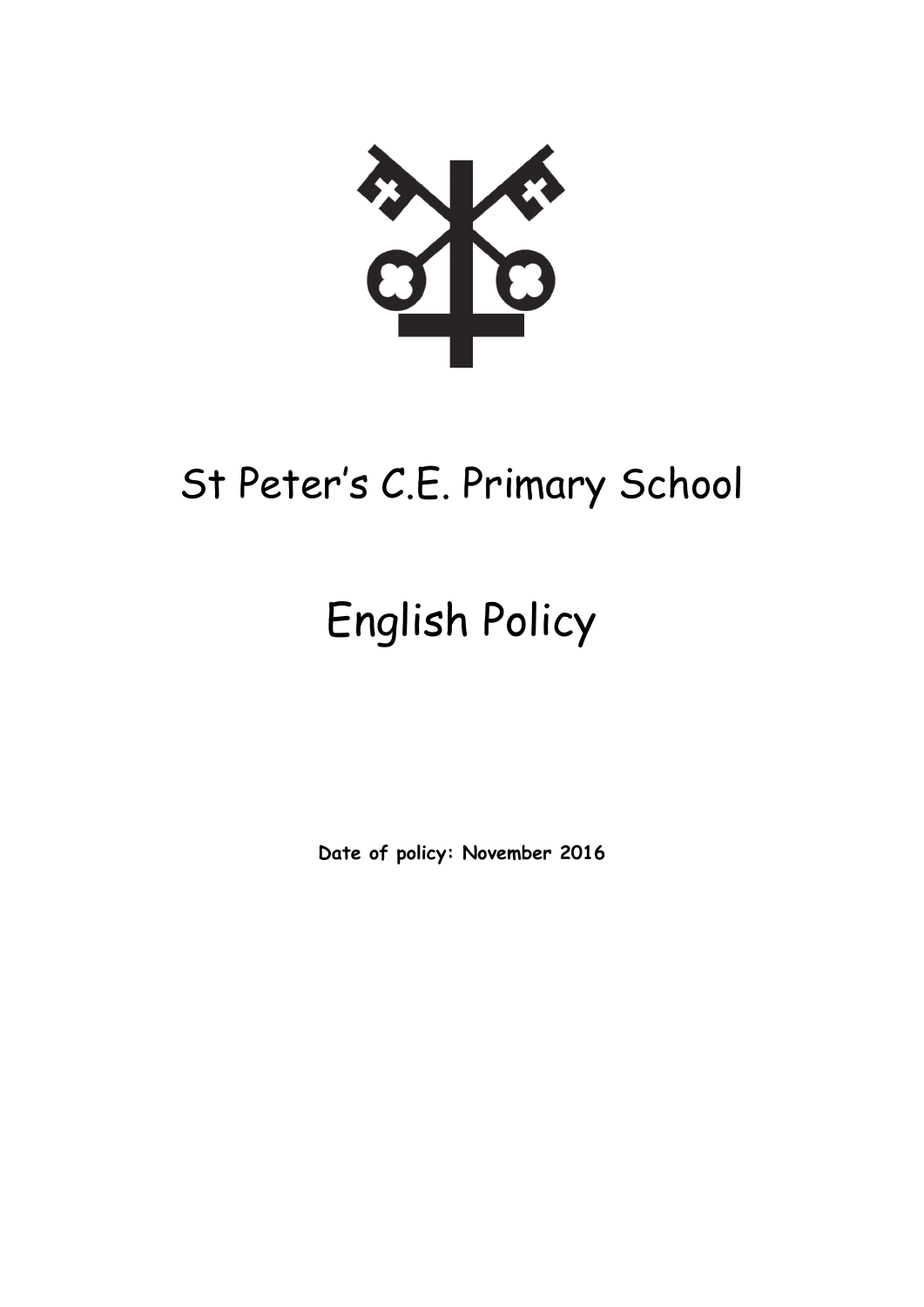#### **Mission Statement**

In this distinctive, inclusive, Christian school, where everyone matters, we nurture and develop opportunities for life long learning. We come together in a vibrant, creative community that also develops our spiritual and cultural lives through:

- Love
- Trust
- Care
- Respect
- Joy

ensuring that everyone successfully achieves their full potential.

# **Background to the Policy**

The use of English in spoken and written form is the foundation of all learning. At St Peter's CE Primary school we believe that literacy and communication are key life skills and that through the English curriculum using cross curricular links where appropriate we should help children develop the skills, knowledge and thinking skills that will enable them to communicate effectively and creatively with the world at large.

# **1 Aims and objectives**

English offers children many opportunities to:

- Develop a positive attitude to speaking and listening and use language confidently in a range of contexts adapting how and what is said to suit the purpose and audience.
- Participate in conversation, listening to others and responding appropriately.
- Become aware of the characteristic of standard spoken English and understand that language varies through dialect and purpose.
- Develop an enthusiasm and love of reading for life.
- Read a wide range of texts.
- Use speaking and listening, reading and writing as essential tools in developing thinking.
- Write for a real purpose, so that it is interesting and enjoyable,
- Write in a range of genres in fiction and poetry, developing an understanding of how narratives are structured through setting, character and plot.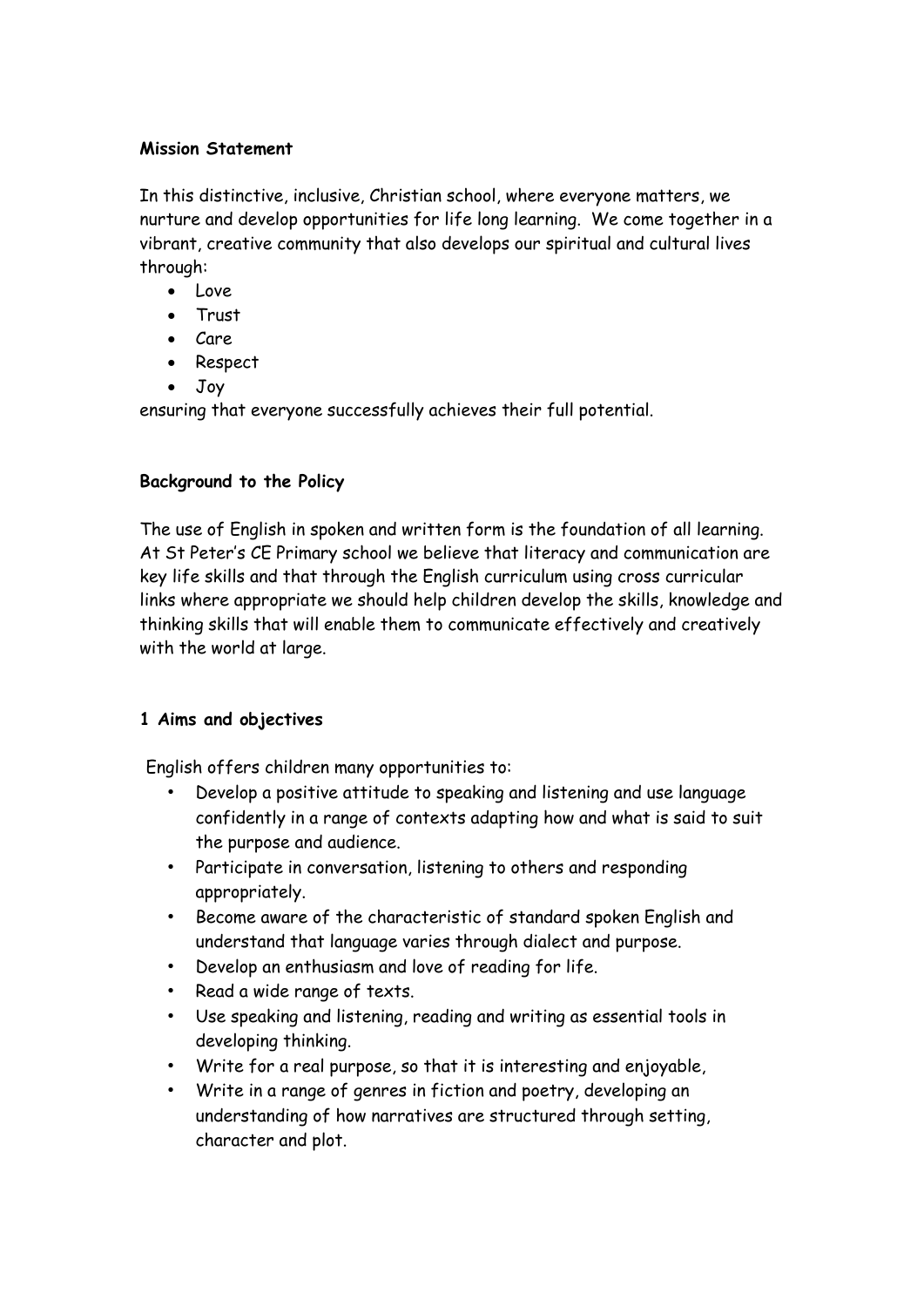- Write in a range of non-fiction genres, structuring the text in a style to suit a purpose.
- Use grammar and punctuation accurately.
- Develop their phonic knowledge, skills and understanding of spelling conventions and use them to spell and read accurately.
- Develop a fluent, neat and joined handwriting style by the end of KS1.

# **2 Statutory Requirements**

Statutory requirements for the teaching and learning of English are laid out in the National Curriculum English Document 2014, as well as in the Communication & Language and Literacy section of the Early Years Foundation Stage Curriculum (2012).

# **2.1 In the Foundation Stage**

Children entering school in reception may have already had a wide range of experiences in literacy and we value and build upon these individual experiences using role play, writing areas, the outdoor area and book corners to develop these skills.

The Early Learning Goals for Communication and Language, as a prime area and Literacy, as a specific area in the Early Years and Foundation Booklet underpin all work in this area.

By the end of the Reception year most children will be able to:

- Listen attentively in a range of situations
- Listen to stories, accurately anticipating key events and respond to what they hear with relevant comments, questions or actions
- Give their attention to what others say and respond appropriately, while engaged in another activity
- Follow instructions involving several ideas or actions
- Answer 'how' and 'why questions about their experiences and in response to stories or events
- Express themselves effectively, showing awareness of listeners' needs.
- Use past, present and future forms accurately when talking about events that have happened or are to happen in the future
- Develop their own narratives and explanations by connecting ideas or events
- Read and understand simple sentences
- Use phonic knowledge to decode regular words and read them aloud accurately
- Read some common irregular words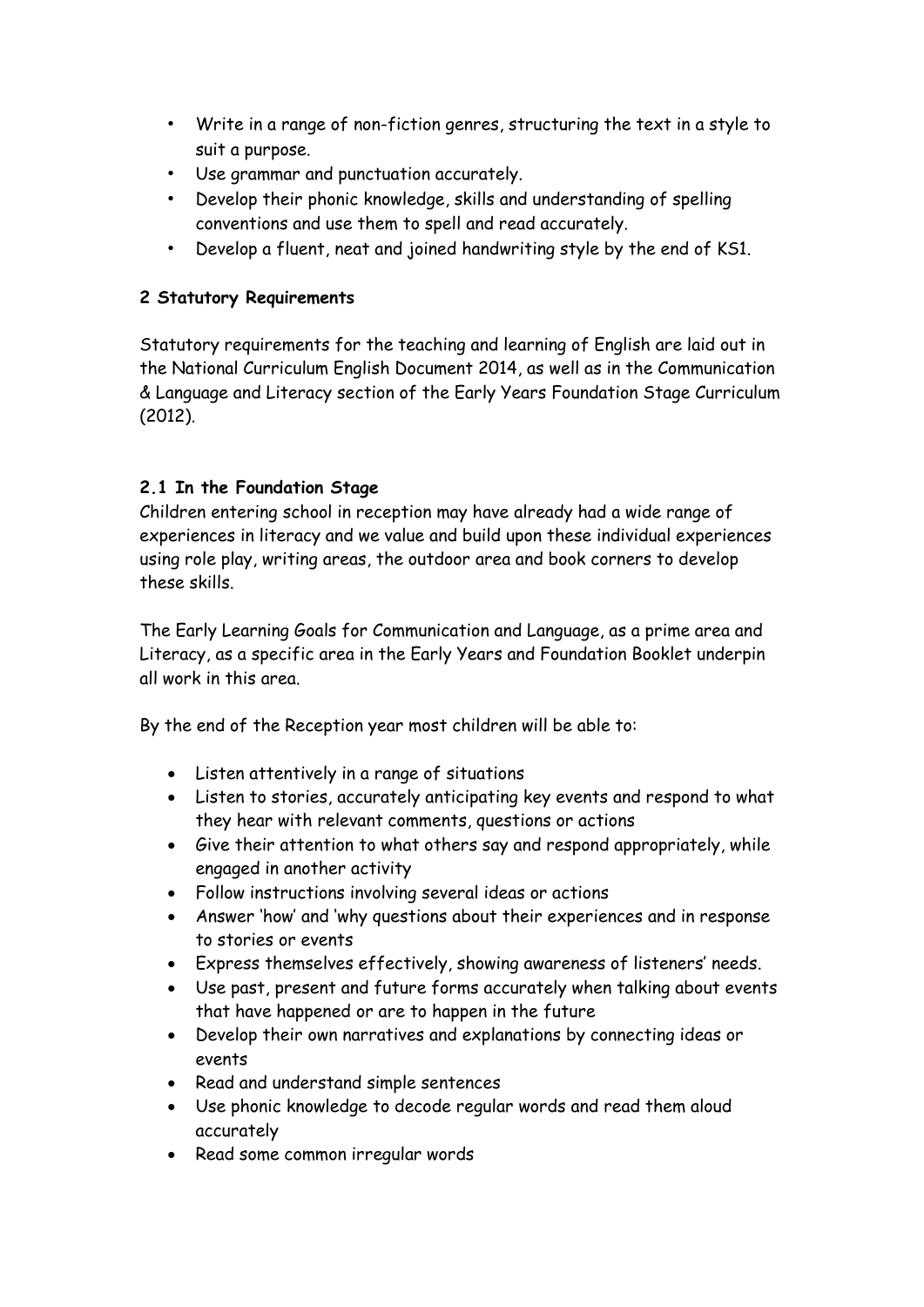- They demonstrate understanding when talking with others about what they have read
- Use their phonic knowledge to write words in ways which match their spoken sounds. They also write some irregular common words
- Write simple sentences which can be read by themselves and others. Some words are spelt correctly and others are phonetically plausible

# **2.2 In Key Stage 1**

By the end of Key stage 1 most children will be able to:

- Speak clearly, fluently and confidently to different audiences
- Listen to, understand and respond appropriately to others
- Work as a member of a group taking into account different views and negotiating roles
- Participate in a range of drama activities
- Read a variety of fiction and non fiction texts
- Use a variety of strategies in working out unfamiliar words when reading including: phonic clues, contextual clues, syntax and grammar and reading on for meaning
- Read with fluency, accuracy and expression
- Read on sight the 'common exception' words from the year 1 and 2 word list
- Know and understand the alphabetical system and be able to use simple dictionaries
- Communicate in narrative and non narrative forms and to write for a purpose
- Use appropriate and interesting vocabulary
- Develop and extend ideas in a sequence of sentences
- Use capital letters, full stops and question marks
- Use correct spelling for monosyllabic words
- Recognise phonemes and graphemes and to use this knowledge when attempting words
- Use accurately formed consistently sized cursive handwriting that ideally should be joined

# **2.3 Key Stage 2**

By the end of Key stage 2 most children will be able to:

- Speak with confidence in a wide range of contexts, adapting their speech as appropriate
- Listen attentively to, understand and respond appropriately to others identifying key features of language used for a specific purpose e.g. to persuade or instruct
- Work as a member of a group qualifying or justifying an opinion and to take up and sustain different roles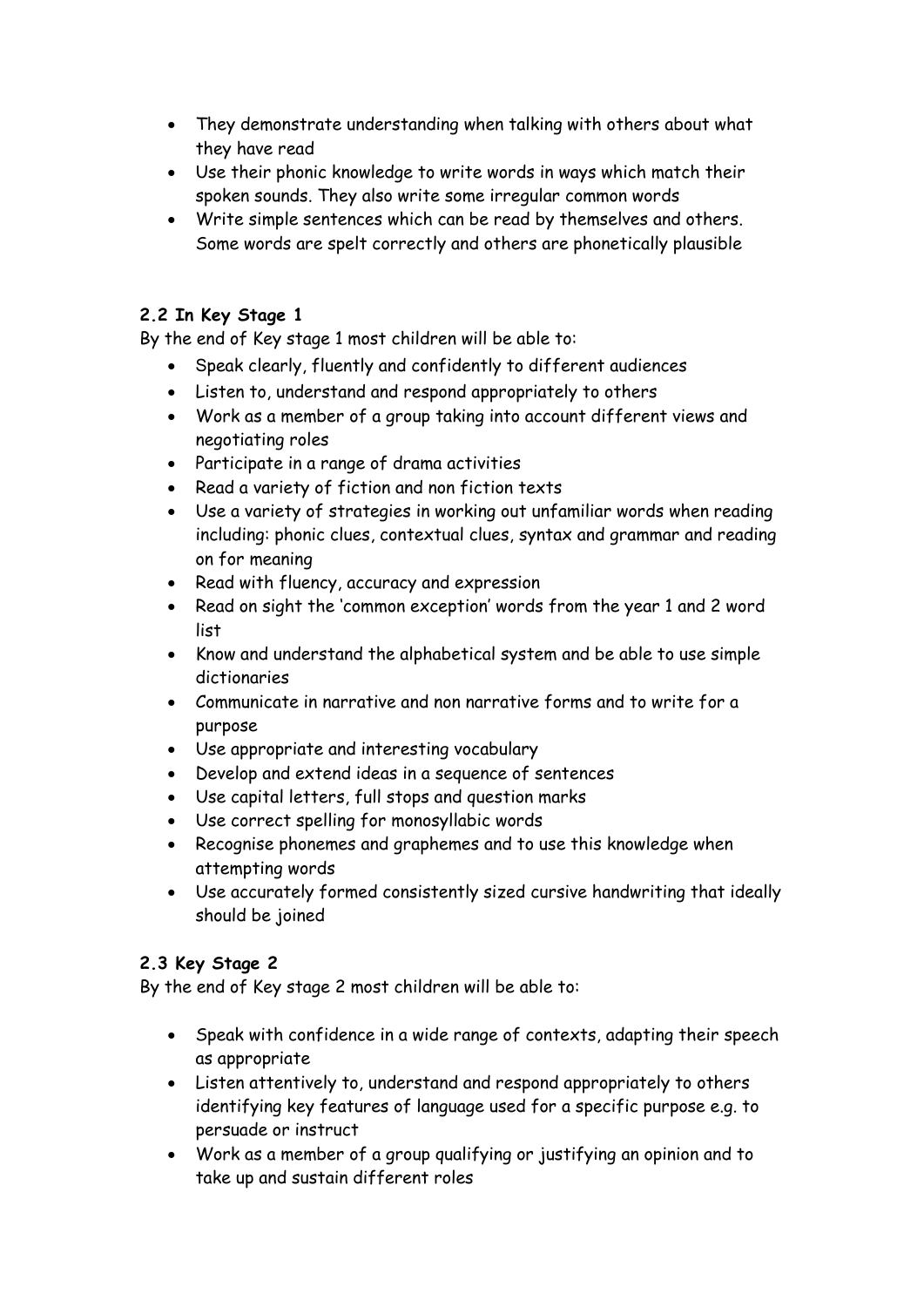- Participate in a wide range of drama activities
- Read a range of more challenging and demanding reading material fluently, accurately and independently
- Interpret meaning beyond the literal
- Ask and answer questions about a text and express opinions, supporting a view by reference to the text
- Use library skills to locate books and reference skills to find specific information
- Use appropriate reading strategies when seeking information e.g. use of chapters, headings, skimming text
- Write in a lively and thoughtful way in a range of forms
- Sustain and develop ideas in an interesting ways
- Organise writing for purpose and to engage and sustain readers interest
- Use effective vocabulary, selecting words with precision to create a desired effect
- Use increasingly complex, grammatically correct sentences to extend meaning
- Organise sentences into paragraphs
- Use increasingly accurate spelling
- Use appropriate punctuation, including commas, apostrophes and inverted commas
- Use fluent, legible cursive handwriting which is ideally joined

#### **3 English Curriculum Planning**

The school uses the Foundation Stage Curriculum, National Curriculum 2014 and the school's English overview as the basis of its curriculum planning.

We carry out our curriculum planning in English in two phases (long-term and short term). The long term planning tries to make links between areas of the curriculum so that the children experience a connected curriculum that gives literacy a purposeful setting.

The class teacher is responsible for writing the weekly and daily plans for lessons (short-term plans). These should always be shared with support staff. These plans list the specific learning objective/ big question of each lesson and should be on the St Peter's format (found on the network). The plan should be displayed on the wall in the classroom and annotated and altered each day. They are then filed in a planning folder which should always be available in the classroom for SLT scrutiny.

Each genre/unit of English planning should be centred around a specific book or other media used as a stimulus (film clip, sound recording, object). This should be referred to in most lessons within that series of lessons and provide a 'hook'. These stimuli can relate to the topic planning whenever possible.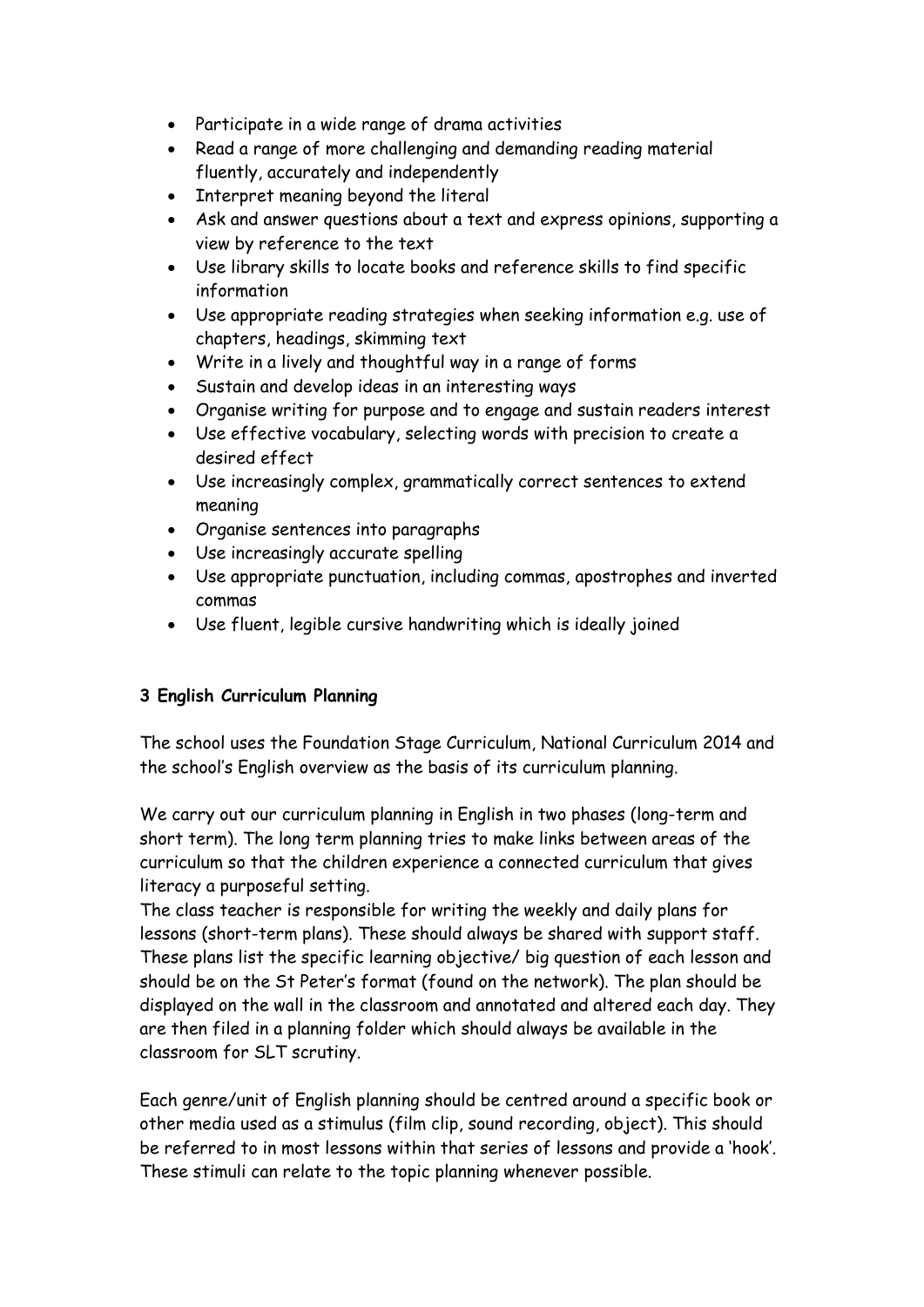# **4 The contribution of English to teaching in other curriculum areas.**

English underpins the whole curriculum as children are both using and reinforcing their skills of speaking and listening, reading and writing in every area of the curriculum. Our connected curriculum allows us to teach and apply these skills across all subjects.

It is particularly important that teachers include ICT in their planning. Children are taught to:

- Use ICT to develop their ideas and to record their creative work.
- Communicate with the wider community using e-mail.
- Develop their research skills and decide what information is appropriate for their work, making notes as reference.
- Begin to question the plausibility and quality of information.
- Learn how to amend and present their work in different ways.

## **5 Inclusion**

**5.1** At our school we teach English to all children, whatever their ability. English forms part of the school curriculum policy to provide a broad and balanced education to all children. Through our English teaching we provide learning opportunities that enable all pupils to make progress. We do this by setting suitable learning challenges and responding to each child's different needs. Assessment against the National Curriculum allows us to consider each child's attainment and progress against expected judgements. Teachers use target cards (based on the National Curriculum) in reading and writing as continual assessment and to inform future planning and targets. Opportunity will be found for more able children to extend their understanding. Intervention programmes will be used with children who are finding it more difficult to access the English curriculum where appropriate

**5.2** When progress falls significantly outside the expected range, the child may have special educational needs. Our assessment process looks at a range of factors, including classroom organisation, teaching materials, teaching style, and differentiation. This gives staff the opportunity to take some additional or different action, if necessary to enable the child to learn more effectively. This ensures that our teaching is matched to each individual child's needs.

**5.3** We enable pupils to have access to the full range of activities involved in learning English. Where children are to participate in activities outside the classroom, for example, a trip to a museum, we carry out a risk assessment prior to the activity, to ensure that the activity is safe and appropriate for all pupils.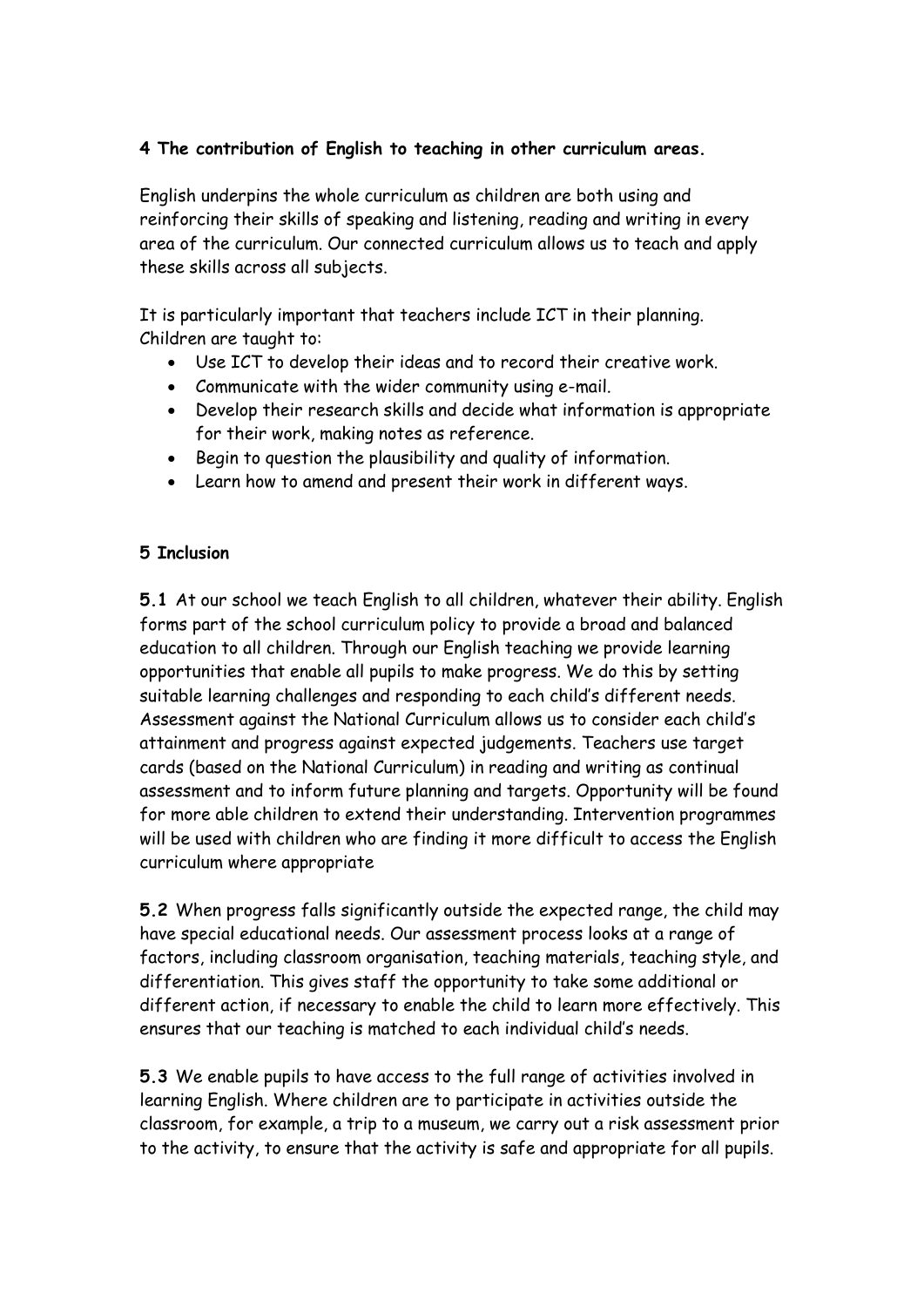# **6 Assessment and recording**

**6.1 Assessments** are made in line with the school assessment policy and are made at the end of each half term, in line with the national curriculum and the use of target cards.

**6.2** In addition Formal assessments of writing are made each half term. SATs testing is still in place for Year 2 and 6 in the Summer term.

**6.3** Children's progress is reported to parents at parent's evenings and in reports that are issued mid yearly and at the end of the school year in the Summer term. SAT results are given to parents in the end of year reports.

**6.4** Individual records (target cards and class data lists) are on –going and are kept by the class teacher. The Assessment co-ordinator inputs half termly reading and writing levels onto SIMS, which are analysed by teachers and SLT members. Any children believed to be underachieving are given support through interventions, individual targets and booster groups.

**6.5** Half termly pupil progress meetings with Headteacher and class teacher are used to identify any children believed to be underachieving. They are then given support through interventions, individual targets and booster groups.

# **7 Resources**

Teachers have access to a wide range of resources. The school:

- is committed to reviewing the position and use of English resources
- will ensure the efficient deployment of existing resources
- is committed to updating and renewing their replacement when necessary, considering further purchasing to meet future needs

# **8 Monitoring and review**

**8.1** It is the responsibility of the English co-ordinator to monitor the standards of children's work and the quality of teaching in English. The English coordinator is also responsible for supporting colleagues in the teaching of English, for being informed about current developments in the subject and for providing a strategic lead and direction for the subject in the school.